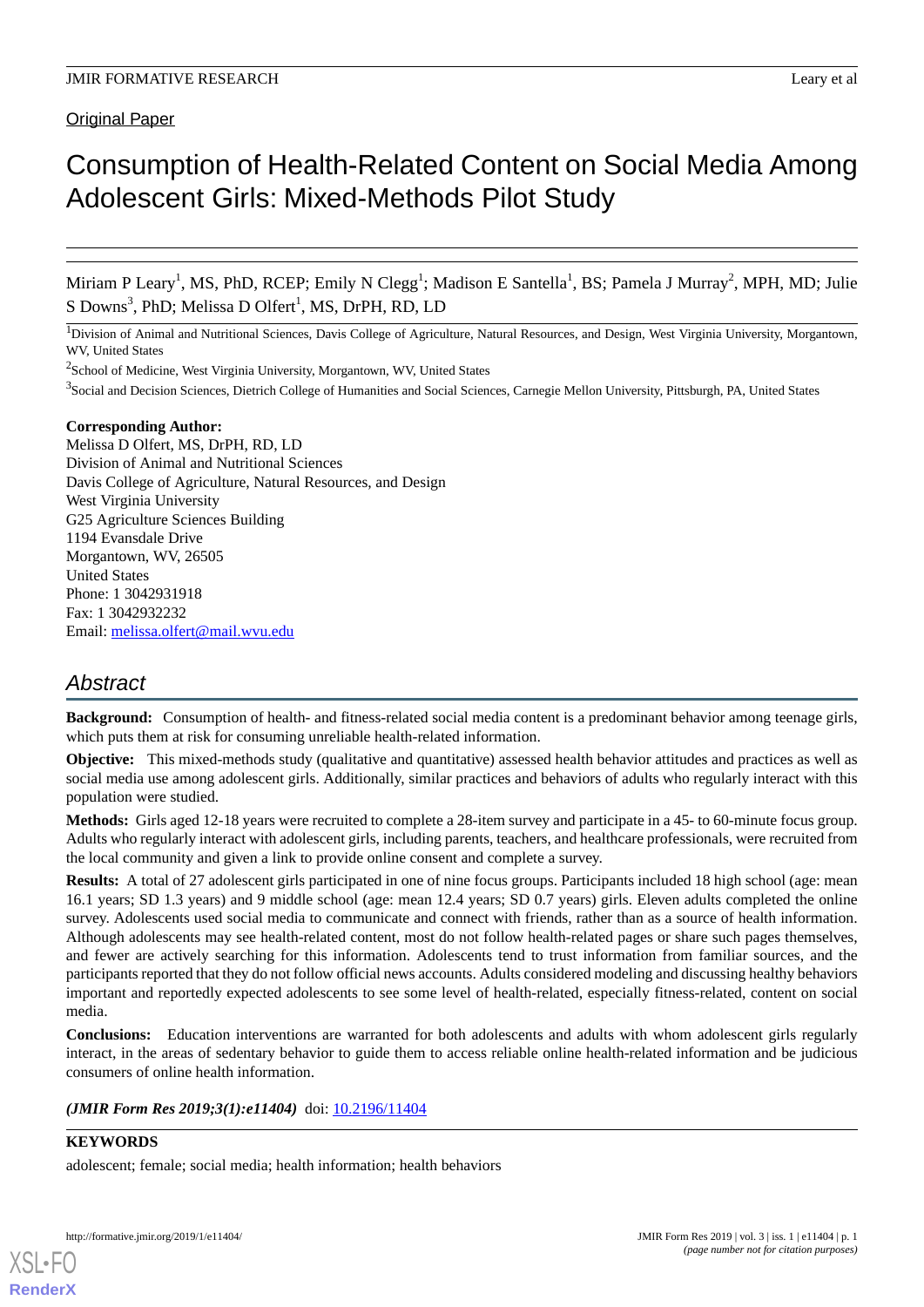# *Introduction*

More than one in five adolescents in the United States are obese [[1\]](#page-8-0), which could be attributed, at least in part, to unhealthy lifestyle behaviors such as inadequate physical activity and a poor diet. Only 17% of high school girls report levels of physical activity that meet aerobic guidelines; unfortunately, these levels are lower than those of their male counterparts [\[2](#page-8-1)]. Further, high school girls consume high amounts of sugar, practice fad dieting, and demonstrate weak nutritional knowledge and unhealthful eating habits [\[3](#page-8-2)]. The transformative period of adolescence is an ideal time for individuals to begin adopting positive health behaviors, especially with regard to eating habits and activity. Making positive health-related choices during adolescence can prepare an individual for a lifetime of health and wellness. Conversely, if poor eating habits and sedentary behavior are adopted during adolescence and practiced over decades, significant health-related consequences could occur [[4\]](#page-8-3).

Public health messages have increasingly targeted children and adolescents, but mass media efforts that have previously proved effective (ie, newspapers and television) may no longer be culturally relevant in today's society. Most (92%) adolescents search health-related information online [[5\]](#page-8-4), but far less (10%) adolescents reference more dated sources such as books, television news (9%), and newspapers (3%) [[6\]](#page-8-5). In fact, one focus group study indicated that adolescents search for a wide range of health topics on the internet, including nutrition [[7\]](#page-8-6). Public health and health care-related practices and research targeting adolescents must recognize that teenagers are at the forefront of the transition from traditional to electronic media, especially social media. Indeed, 71% of adolescents report using more than one social media site [\[8](#page-8-7)], and 45% of adolescents report using social media sites every day [[9\]](#page-9-0).

Adolescent girls appear to be at greater risk of consuming unreliable health-related information on social media than their male counterparts [\[6](#page-8-5)]. Age, gender, race, physical activity level, and overall health are significant predictors of the amount of information adolescents report receiving from social media sites [[6\]](#page-8-5). People who are older, female, more active, and in better health are more likely to use social media sites for health information [\[6](#page-8-5)]. Further, health- and fitness-related social media content is predominantly consumed (liked or followed) by teenage girls [\[10](#page-9-1)].

Clearly, research investigating the role of social media in adolescent girls' health behaviors is warranted; however, the majority of studies investigating adolescent use of social media focuses on the impact on their psychological well-being. These studies have found unfavorable effects of social media on mental health including negative mood self-objectification, body dissatisfaction, social comparison, eating behaviors, decreased self-esteem, weight dissatisfaction, drive for thinness, and peer competition [\[11](#page-9-2)-[19\]](#page-9-3). Even "fitspiration" images and posts that aim to inspire people to live healthy and fit lifestyles reinforce the overvaluation of physical appearance, eating concerns, and excessive exercise that could have serious negative implications on adolescents'psychological and emotional health [[20](#page-9-4)]. Despite

these findings, the role of social media on influencing health behavior practices in adolescent girls is unclear.

Adolescents have access to a variety of health information via social media sites [\[8](#page-8-7)]. Most adolescents do not turn to social media sites for health-related information, but this should not be generalized for the whole population [\[6](#page-8-5)]. One in ten adolescents reported that they get "a lot" of health information from social media sites and 23% said they get at least "some" information from such sites. Some adolescents simply come across health information through links on social media sites (6%) [[6\]](#page-8-5). In general, adolescents tend to be wary of posting health-related questions or viewing health-related information on social media, especially when their names can be associated with such information  $[6,21]$  $[6,21]$  $[6,21]$  $[6,21]$ .

Many of these findings are from representative population surveys, but the relationship between the use of social media by adolescent girls and its effects on health behavior is likely complex and multifactorial. Understanding these relationships requires more qualitative formative research. Therefore, this mixed-methods pilot research study examined the use of and exposure to social media among adolescent girls with regard to health-related content, with a goal of identifying potential avenues for targeting their use of social media and its effects on health behavior. These findings will inform the creation of materials aimed at increasing safe consumer practices of social media use among this population.

# *Methods*

### **Design**

This pilot study assessed adolescent girls' attitudes, practices, and social media use related to health behavior as well as practices and behaviors of adults who regularly interact with them, by using qualitative and quantitative methods. This study was approved by the Institutional Review Board of West Virginia University (#1711839385) and Carnegie Mellon University (STUDY2017\_00000559). Parents or guardians of the participants gave written informed consent and participants gave informed assent.

### **Participants**

Adolescent girls aged 12-18 years from local middle schools and high schools were invited to participate in 45- to 60-minute focus groups and complete an anonymous survey. Recruitment emails were sent to local principals and school administrators and personnel asking them to invite girls aged 12-18 years to participate in the study. Principals and administrators who agreed were provided an email to be sent to students and their parents. Adolescent participants were compensated with US \$25. Independently, we recruited adults from the same schools where adolescents were recruited, who regularly interacted with adolescent girls, including parents, teachers, and health care professionals, and provided them a link to an online consent form and a 10-minute anonymous survey. Adults were not compensated for participating in the online survey. All those interested in completing the survey had the option to do so after providing consent. Adults and adolescent participants were not necessarily related. There was no bias against ethnicity or race.

 $XS$  • FC **[RenderX](http://www.renderx.com/)**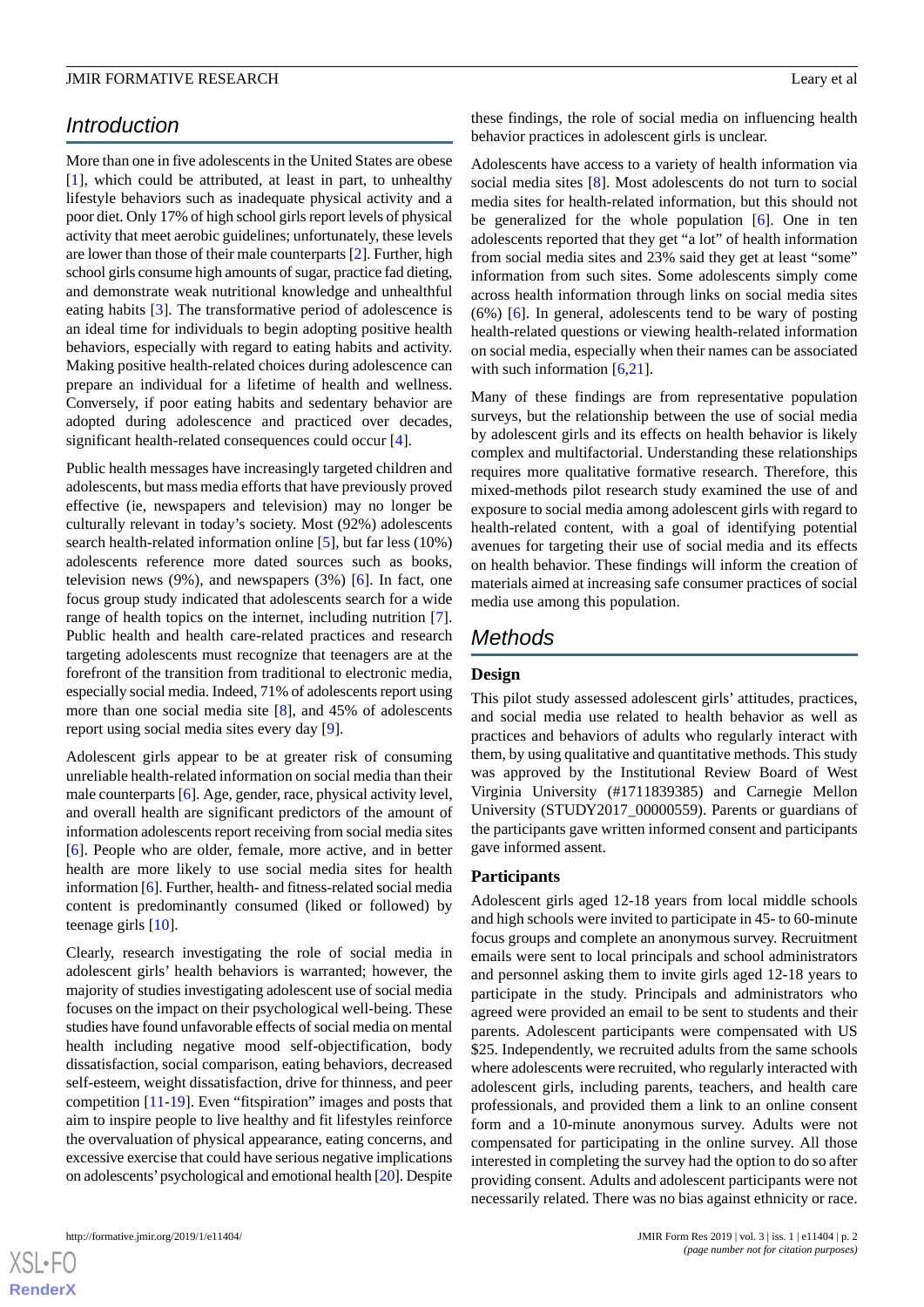### **Instruments**

Adolescent girls completed a 28-item Qualtrics survey, which collected demographic information (eg, age, year in school, height, and weight) and other responses detailed below, and then participated in a focus group discussion. Adults completed a 13-item Qualtrics survey described below. Numerical response scores were used for quantitative analysis. The questions used for these surveys were not derived from validated surveys.

### *Adolescent Survey*

To investigate the levels of physical activity, participants were asked whether they have physical education (PE) class (score: 1=yes and 2=no) and how much activity was done outside of the PE class (score: 1=every day to 5=never). To investigate sedentary behavior, the survey inquired if participants felt that the word "sedentary" described them (score: 1=describes me extremely well to 5=does not describe me). Participants also estimated the hours spent in sedentary activities such as sitting or not moving and were asked to attribute reasons for periods of no activity (boredom, laziness, fatigue, time limitations, physical limitations, financial limitations, activities enjoyed are sedentary, and other). Six questions assessed hours spent on social media, device used (computer, tablet, or cell phone), and timing (day and weekend). The questions used for this survey were not derived from a validated survey.

### *Adult Survey*

The survey investigated health behaviors, efforts to model healthy behaviors and have health-related conversations with adolescents, use of social media, and perceptions of adolescents' use of social media. Adult survey questions were independent of adolescent survey questions. The questions used for this survey were not derived from a validated survey.

### **Focus Groups**

Trained female researchers moderated focus groups and took notes. A semistructured protocol following standard focus group guidelines [\[22](#page-9-6)] was administered by trained researchers [[22,](#page-9-6)[23\]](#page-9-7). Focus group participants were asked questions designed to explore their attitudes toward social media-related topics, identify physical activity and sedentary behaviors, and discover how they use technology and social media. A trained note taker made comprehensive notes on a laptop computer at each focus group, and the proceedings were digitally audio recorded. Within 48 hours of the end of each focus group, a second note taker transcribed the digital recording. These notes were reviewed by the focus group moderator for clarity, thoroughness, and accuracy.

### **Analysis**

[XSL](http://www.w3.org/Style/XSL)•FO **[RenderX](http://www.renderx.com/)**

Descriptive statistics were used to summarize numerical questionnaire data with Microsoft Excel (Microsoft Corp, Redmond, WA) and were reported as mean (SD). Content analysis to identify common themes was conducted by two independent researchers (authors MPL and MES) with a tiebreaker (author MDO) when necessary. The researchers discussed independent content analysis findings, and data were constantly analyzed and compared to determine saturation of repetitive concepts (ie, point at which no new information, trends, or themes emerge from the data) [[24\]](#page-9-8).

# *Results*

# **Participants**

A total of 27 adolescent girls participated in one of nine focus groups (4 middle school groups and 5 high school groups) consisting of 2-5 girls each, including 18 high school (age: 16.1 [SD 1.3] years) and 9 middle school (age: 12.4 [SD 0.7] years) participants. Eleven adults completed the online survey.

### **Adolescent Participant Survey**

Responses of the adolescent participant survey are presented in [Table 1.](#page-3-0) High school participants reported spending an average of 3 hours and 23 minutes daily on social media. Most (94%) accessed social media on their phone. They reported accessing social media mostly late at night during weekdays and during the day on weekends. In addition, they used Instagram (89%), SnapChat (89%), YouTube (74%), and Pinterest (61%), with most social media time related to Instagram and SnapChat. Half of them reported participating in a PE class, and almost all (94%) reported undertaking physical activity outside of PE more than twice a week. Periods of inactivity were attributed to boredom, tiredness, or laziness (56%, 78%, and 39% of respondents, respectively).

Middle school participants reported spending an average of 1 hour and 14 minutes daily on social media on both their phone and computer. They reported accessing social media mostly after school on weekdays and during the day on weekends. In addition, they used YouTube (100%), Instagram (70%), and Snap Chat (50%), with most social media time related to YouTube (32%) and Instagram (30%). One subject did not respond to physical activity-related survey questions. Of those who responded, all reported participating in a PE class and almost all reported participating in physical activity outside of the PE class at least twice a week. Periods of inactivity were attributed to tiredness, boredom, and physical limitations (50%, 20%, and 20% of respondents, respectively).

### **Adolescent Participant Focus Groups**

# *Adolescent Participants' Self-Described Use of Social Media*

Snapchat and Instagram provide social connections for high school participants; one participants said, "it's nice to see other people and what's happening in their lives." Each provided a different type of opportunity: "Snapchat is for funny posts, Instagram is where you try and look good - your best life." Although most participants had Twitter accounts, they did not use it as much. Facebook was not used and considered "out of date" and "a platform for older people." Many girls used YouTube and had a Pinterest account, but did not report using either frequently. Middle school girls also reported using similar platforms, with more time spent on YouTube because "it's fun to waste time on." Middle school participants also stated that Facebook is more common among older generations; one participant commented, "my grandma has Facebook."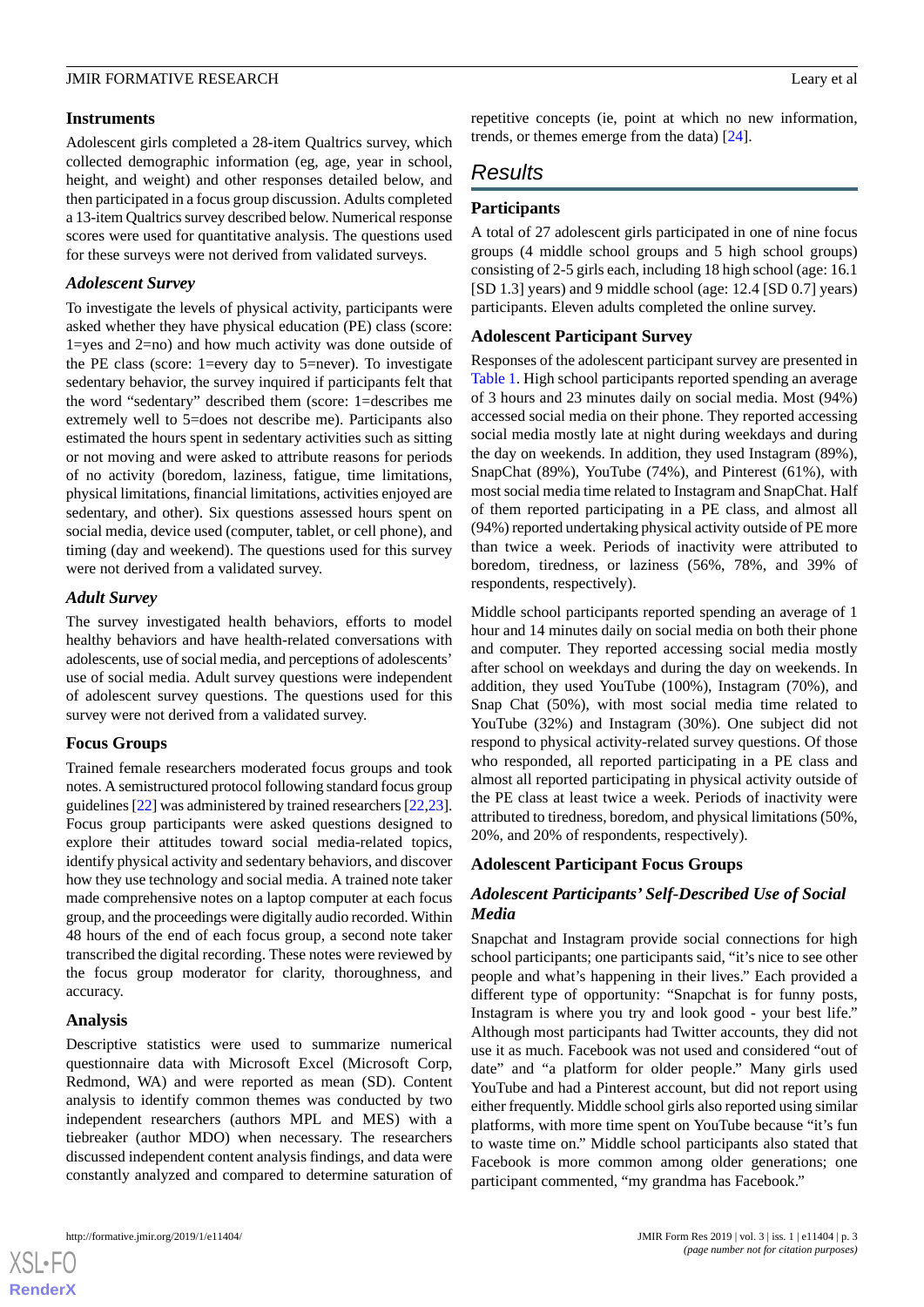# **JMIR FORMATIVE RESEARCH** Leary et al

<span id="page-3-0"></span>**Table 1.** Adolescent participant survey responses.

| Question and response choices                                      | High school $(N=18)$ | Middle school $(N=9)$ |  |  |  |
|--------------------------------------------------------------------|----------------------|-----------------------|--|--|--|
| Age (years), mean (SD)                                             | 16.1(1.3)            | 12.4(0.7)             |  |  |  |
| Grade, n (%)                                                       |                      |                       |  |  |  |
| 6th                                                                | $N/A^a$              | 4(44.4)               |  |  |  |
| 7th                                                                | N/A                  | 4(44.4)               |  |  |  |
| 8th                                                                | $\rm N/A$            | 1(11.1)               |  |  |  |
| 9th                                                                | 3(16.7)              | N/A                   |  |  |  |
| 10th                                                               | 5(27.8)              | $\rm N/A$             |  |  |  |
| 11th                                                               | 6(33.3)              | $\rm N/A$             |  |  |  |
| 12th                                                               | 4(22.2)              | $\rm N/A$             |  |  |  |
| Do you have PE <sup>b</sup> class? n (%)                           |                      |                       |  |  |  |
| Yes                                                                | 9(50)                | 8(88.9)               |  |  |  |
| No                                                                 | 9(50)                | 0(0)                  |  |  |  |
| Do you participate in physical activity outside of PE class? n (%) |                      |                       |  |  |  |
| Everyday                                                           | 8(44.4)              | 2(22.2)               |  |  |  |
| 4 or more times                                                    | 4(22.2)              | 3(33.3)               |  |  |  |
| 2-3 times                                                          | 5(27.8)              | 2(22.2)               |  |  |  |
| Less than 2 times                                                  | 1(5.6)               | 1(11.1)               |  |  |  |
| Never                                                              | 0(0)                 | 0(0)                  |  |  |  |
| How well does "sedentary" describe you? n (%)                      |                      |                       |  |  |  |
| Extremely                                                          | 0(0)                 | 0(0)                  |  |  |  |
| Very well                                                          | 0(0)                 | 0(0)                  |  |  |  |
| Moderately                                                         | 6(33.3)              | 0(0)                  |  |  |  |
| Slightly                                                           | 6(33.3)              | 4(44.4)               |  |  |  |
| Does not describe me                                               | 6(33.3)              | 4(44.4)               |  |  |  |
| Periods of inactivity attributed to n (%)                          |                      |                       |  |  |  |
| Boredom                                                            | 10(55.6)             | 2(22.2)               |  |  |  |
| Laziness                                                           | 7(38.9)              | 1(11.1)               |  |  |  |
| Too tired                                                          | 14 (77.8)            | 5(55.6)               |  |  |  |
| No time to be active                                               | 4(22.2)              | 1(11.1)               |  |  |  |
| Physical limitations                                               | 2(11.1)              | 2(22.2)               |  |  |  |
| Financial limitations                                              | 0(0)                 | 0(0)                  |  |  |  |
| Activities I enjoy are sedentary                                   | 6(33.3)              | 7(77.8)               |  |  |  |
| Others (school/homework)                                           | 5(27.8)              | 3(33.3)               |  |  |  |
| Time spent on social media, mean (SD)                              | 3 h 23 min (0.11 h)  | 1 h 14 min (0.03 h)   |  |  |  |
| How do you access social media? n (%)                              |                      |                       |  |  |  |
| Cell phone                                                         | 17 (94.4)            | 8(88.9)               |  |  |  |
| Computer                                                           | 9(50)                | 8(88.9)               |  |  |  |
| Tablet                                                             | 3(16.7)              | 6(66.7)               |  |  |  |
| Time spent on social media                                         |                      |                       |  |  |  |
| Weekdays                                                           | Late night           | After school          |  |  |  |
| Weekends                                                           | During the day       | During the day        |  |  |  |

[XSL](http://www.w3.org/Style/XSL)•FO **[RenderX](http://www.renderx.com/)**

http://formative.jmir.org/2019/1/e11404/ JMIR Form Res 2019 | vol. 3 | iss. 1 | e11404 | p. 4 *(page number not for citation purposes)*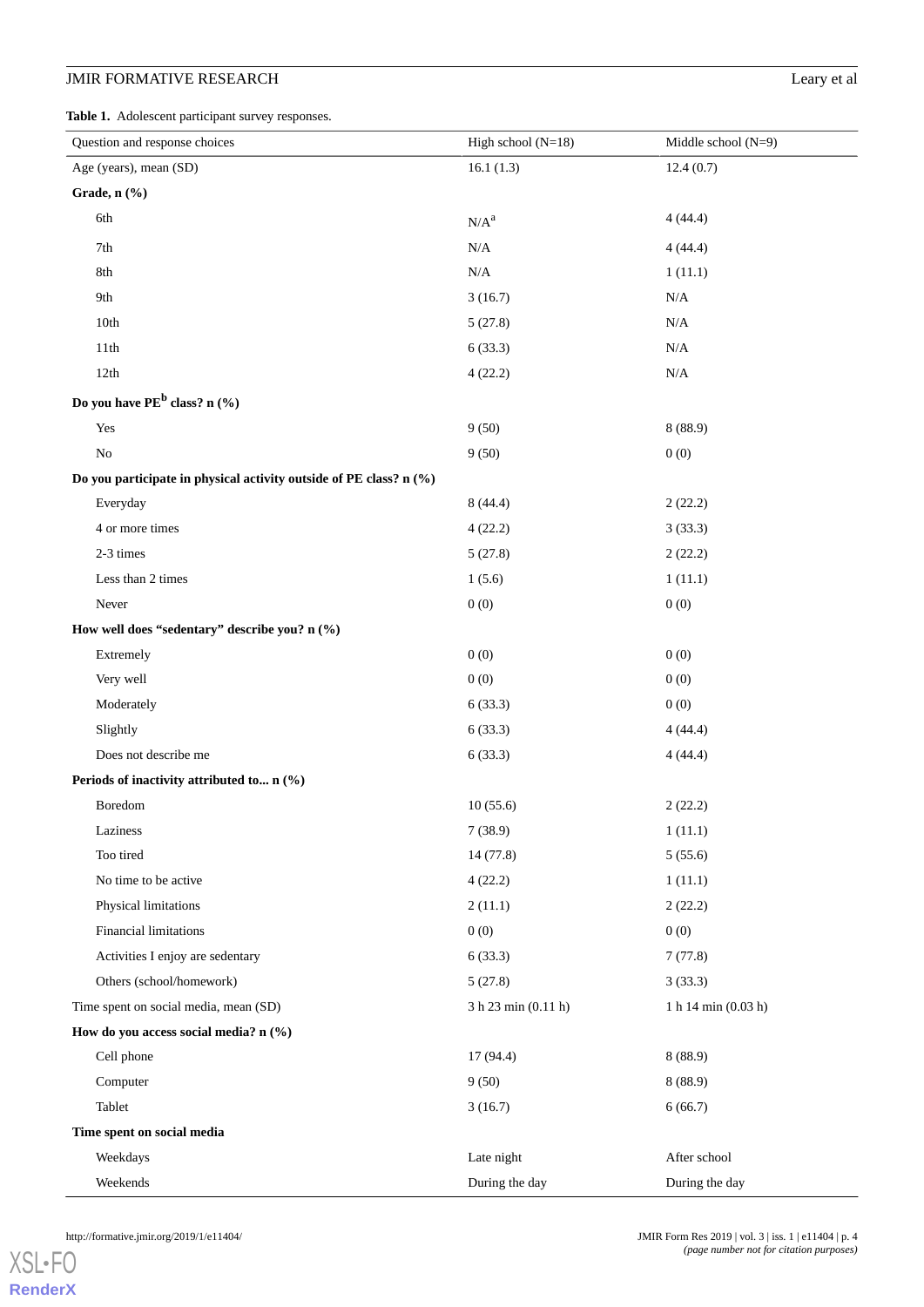| Question and response choices | High school $(N=18)$ | Middle school $(N=9)$ |
|-------------------------------|----------------------|-----------------------|
| Which apps do you use? n (%)  |                      |                       |
| Instagram                     | 16(88.9)             | 7(77.8)               |
| SnapChat                      | 16(88.9)             | 5(55.6)               |
| YouTube                       | 14 (77.8)            | 9(100)                |
| Pinterest                     | 11(61.1)             | 6(66.7)               |
| Twitter                       | 8(44.4)              | 0(0)                  |
| Google+                       | 3(16.7)              | 3(33.3)               |
| <b>Buzzfeed</b>               | 2(11.1)              | 2(22.2)               |
| Tumblr                        | 2(11.1)              | 1(11.1)               |
| Time spent on each (%)        |                      |                       |
| SnapChat                      | 43                   | 20                    |
| Instagram                     | 36                   | 30                    |
| YouTube                       | 24                   | 32                    |
| Twitter                       | 10                   | $\mathbf{0}$          |
| Pinterest                     | 6                    | 12.5                  |
| Facebook                      | 3                    | $\mathbf{0}$          |

 $a$ N/A: not applicable.

<sup>b</sup>PE: physical education.

For both middle and high school girls, all social media was used for communicating and connecting—"to check up on people"—primarily friends, often instead of texting. One individual explained that social media was used to "post for everyone rather than text all of my friends." Similar social media apps were used among groups of friends, with little differences between participants in the same social circles:

*I feel like we use Instagram and Snapchat more because most people have those. If I got Twitter or something, I wouldn't be on it as much and it wouldn't be as interesting, because not all of my friends would be on it to interact with and see what they are doing.*

Participants used social media because they felt that "if I don't get on for a few days then I will miss out on jokes" and they would "feel behind." Social media also allows participants to connect with a larger online audience, including strangers, as a way to convey updates about their lives. Specifically, adolescents reported using Instagram "just for fun" and to connect with people, while Snapchat was considered more personal; for example, one participant commented that "Snapchat is more personal than texting because you can see your friends'faces." Participants were motivated to use Snapchat by "maintaining streaks," or sending Snapchats back and forth for consecutive days without breaking the chain of communication, which creates a record that becomes important to keep. Other forms of social media were used as entertainment (eg, "Pinterest draw you in with crafts and stuff") to access what is going on in the world (eg, "Twitter is to see the bigger world") and as a source of information, but this is often in relation to what their friends or celebrities are doing. This group primarily followed friends on social media, but also followed celebrities,

athletes, and health-related pages, and they "find people on my own or hear about from friends who to follow."

Posts seen on social media by high school girls are typically life updates from friends sharing what they are doing, pop culture, or current events from well-known figures, including the President or celebrities. Snapchats are sent back and forth as a form of conversation. Posts seen on social media include memes/funny images, advertisements, and posts from celebrities. Occasionally, high school girls see information regarding current events and advertisements, while many middle school girls see posts about sports they are involved in. A few participants mentioned that social media posts are often fake news, music related, or videos. High school participants reported posting on social media to share funny posts, like memes, or a life update that shows or describes what they are doing or who they are with and may include a picture or selfie. Participants also shared about events, including sports events and life updates (eg, achievements or activities they engage in).

Many participants admitted to not following official news sources. Therefore, regarding the reliability of social media content, participants are more likely to trust information on social media if the source is a verified account, if they have seen it posted repeatedly, or if it is posted by someone they know personally:

### *I'd definitely trust my friends more than celebrities although I do aspire and like them*

They did not trust the information if the post was paid/sponsored or if they saw contradicting information:

*Maybe I saw something that was happening and later I found out from the news that it was wrong*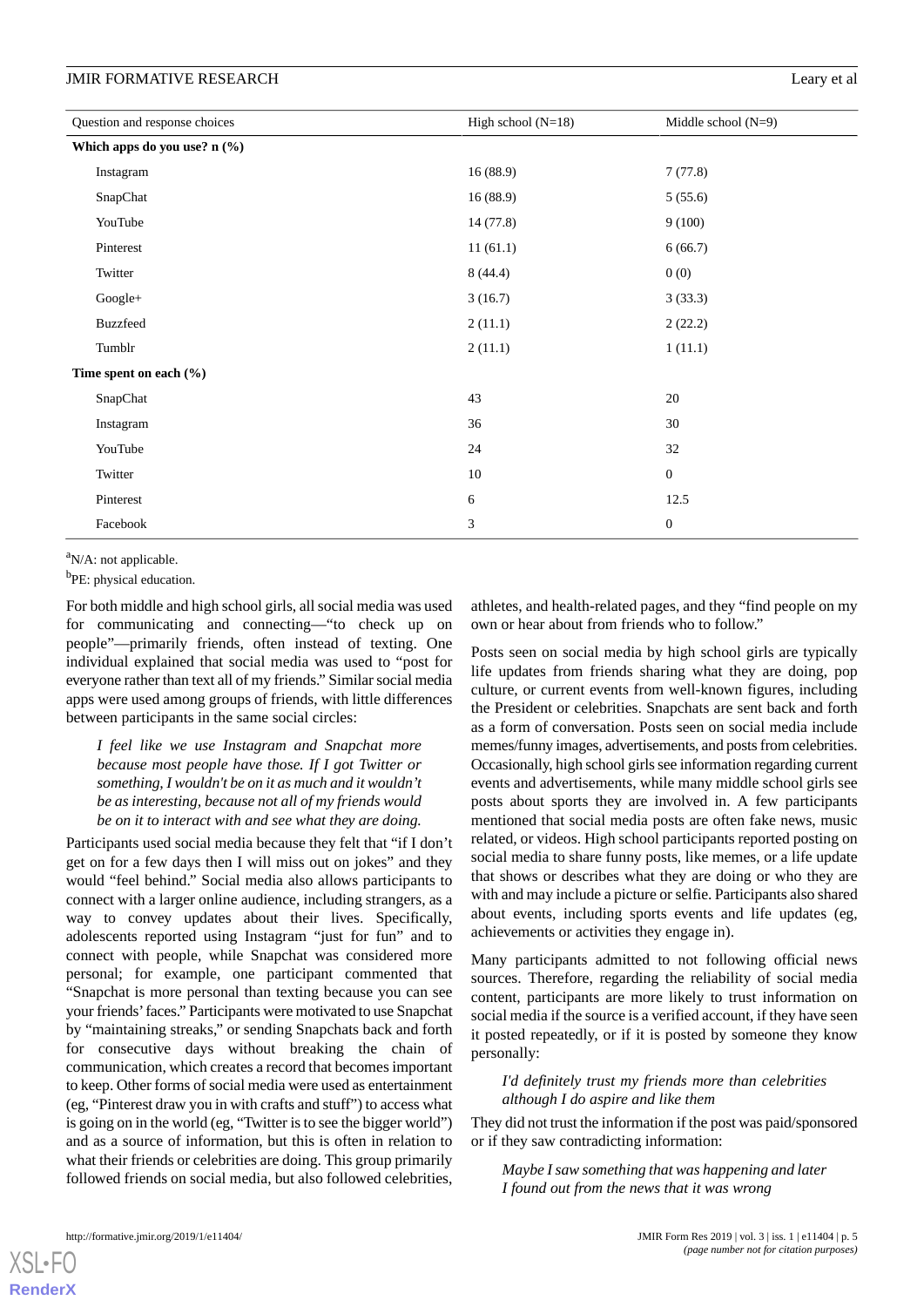Participants recommend researching independently, asking others, or fact-checking to validate untrusted information.

### *Adolescent Participants' Exposure to Health-Related Information on Social Media*

Many participants reported seeing health or nutrition-related posts from friends or official accounts including recipes, pictures of food, or workout posts. Most reported that they did not follow health or nutrition accounts on social media, but that they saw advertisements related to fitness, weight loss, and supplements that they knew were unreasonable:

*I usually ignore the ads. They say stuff about "take this pill and make your body look better."*

*"Ten foods that can kill you" I didn't believe it.*

For participants who followed health-related accounts or people on social media, many of the posts were for healthy recipes or fitness-related content. Further, some participants admitted to searching for health-related content, including workouts and healthy recipes. Both groups reported infrequent posting of health- or nutrition-related information on social media. If such a post was made, it typically related to sports performance or sharing pictures of food that looks good, is homemade, or is from a cool place. Activity-related searches were performed by high school participants to find information on healthy nutrition and workouts. Some participants searched for sports-specific workouts or exercises, conditioning programs, stretches, or drills. It was briefly mentioned that sometimes foods or recipes are investigated to determine their healthiness.

# *Adolescent Participants' Self-Reported Lifestyle Behaviors*

Participants believed that activity is important for a healthy lifestyle. Specifically, it is important for physical and mental health, as "it's not just the foods you eat, even if you eat super healthy, you have to keep your body in shape to keep your muscles strong." Physical activity was said to be important to allow optimal performance in sports and because it makes you feel good. Many engaged in physical activity through sports (eg, "sports are a fun and good way to stay active"), working out on their own, and general physical activities like walking dogs and doing chores like yard work. Younger girls report spending their leisure time "playing outside." Many related activity to maintaining a slim figure, with some stating that "sports help them lose weight"; this topic provoked some concerning reasons for staying active including guilt (eg, "sitting around makes me feel guilty, so I'll work out"). Some expressed pressure in maintaining a healthy weight for fear of being bullied. Girls recommend finding an enjoyable activity, establishing a routine, and incorporating both exercise and healthy eating. Participants reported not using phones during physical activity, especially during team practices, but when phones were involved, they typically used them for counting steps, tracking time or distance, and playing music. Some participants used apps that prescribe specific workouts or training programs, stating "I don't usually use a phone unless

I'm following a workout." Although online, some participants took screenshots of a work out or routine to reference later when they were more motivated to be active.

Sedentary behavior seemed to be an unfamiliar topic for this audience, but when defined and explained, participants cited social media (via phone or computer), school work, and television as the primary reasons for sedentary behavior, often doing many things at once; they commented, "I just lay in bed and scroll through Instagram" or "normally, I watch TV while on the phone." Fewer high school participants than middle school participants reported being sedentary while reading. Some of the younger participants also reported being sedentary while listening to music or playing an instrument. Recommendations to reduce sedentary behavior while still participating in preferred activities included activities such as multitasking (eg, playing with the dog while watching television).

Social media pages and people who emphasize healthy lifestyles and fit bodies can leave participants feeling discouraged and envious, but also sometimes encouraged, inspired, and motivated them. One individual explained, "sometimes I'm like, not really envious, but it pushes me to want that more." High school girls were aware that many advertisements and posts were photoshopped or manipulated and acknowledged that attaining the same physique is often unrealistic:

*Guys with really big muscles, that's not aspirable [sic], but people that are just fit and slim and eat healthy, that's helpful.*

These participants felt "it is important for girls their age to hear about body empowerment from celebrities" but also recommended using these individuals as motivation to work out or eat healthy and to "keep pictures of your goals."

### **Adult Survey**

The majority of adult respondents were parents and teachers of adolescent girls and reported limiting their own sedentary behaviors, getting regular exercise, and attaining healthy nutrition as at least moderately important. Further, these adults felt that it is very important to model health behaviors for adolescent girls: Most modeled limiting social media, but only about half modeled healthy eating, activity, and limiting sedentary behavior. Adults believed it is important to discuss healthy behaviors with adolescents, and most did so by discussing food choices, portion sizes, daily activity, social media use, and healthy body image. Less than half the adults discussed limiting sedentary behavior. For accessing health-related information, almost all recommend talking to parents and two-thirds answered questions directly or encouraged adolescents to talk to a health care practitioner. Only one-third of adults directed adolescents to reliable online sources. Adults expected adolescents to see some level of health-related, especially fitness-related, content on social media ([Table 2](#page-6-0)).

 $XS$  $\cdot$ FC **[RenderX](http://www.renderx.com/)**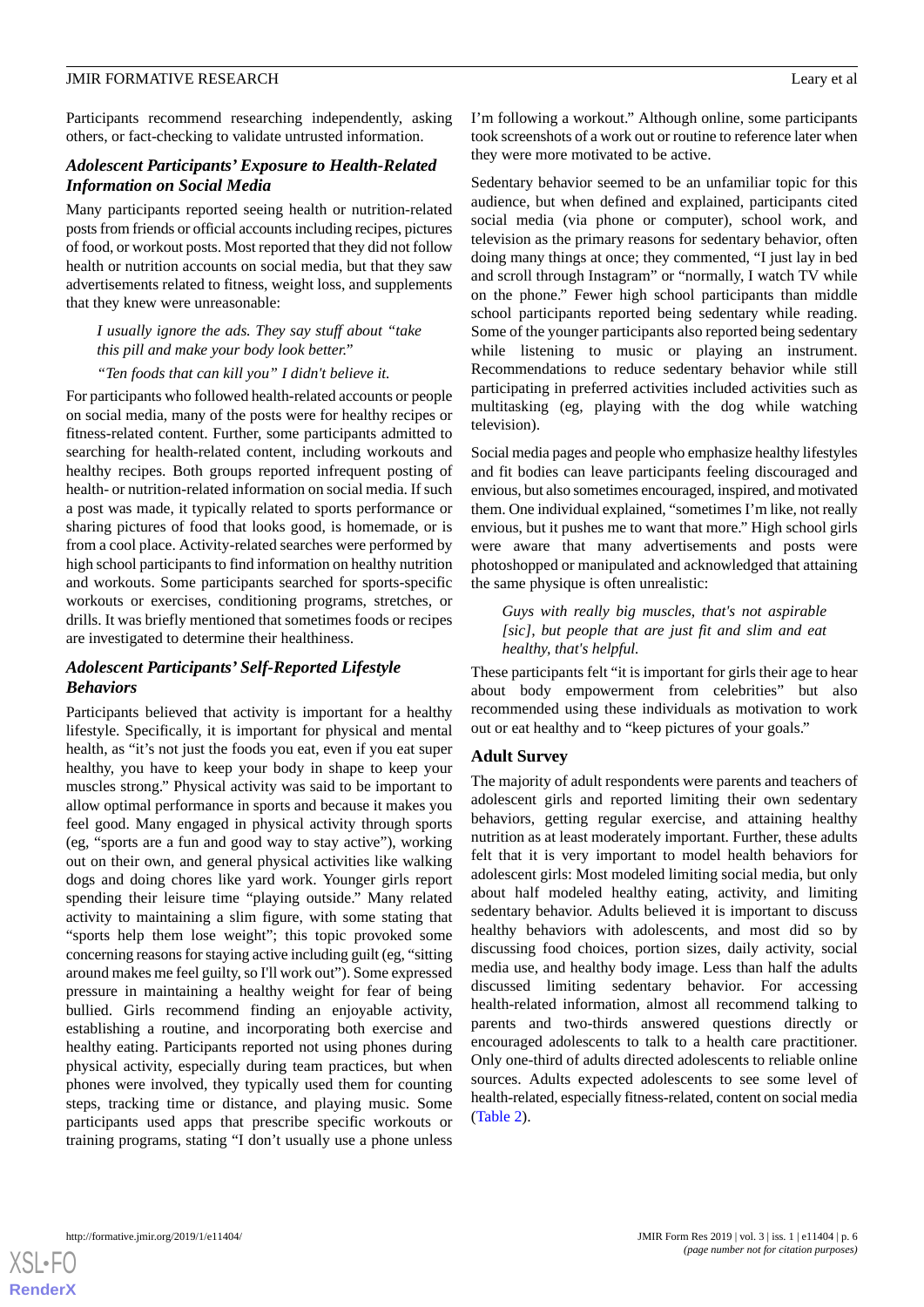# **JMIR FORMATIVE RESEARCH** Leary et al

<span id="page-6-0"></span>**Table 2.** Adult survey responses (n=11).

| Question and response choice                                                                                       | Value               |
|--------------------------------------------------------------------------------------------------------------------|---------------------|
| Which of the following applies to you? $n$ (%)                                                                     |                     |
| Parent/guardian of an adolescent                                                                                   | 6(54.5)             |
| Parent/HCP <sup>a</sup>                                                                                            | 1(9.1)              |
| Parent/teacher                                                                                                     | 2(18.2)             |
| Teacher only                                                                                                       | 2(18.2)             |
| How important is it to you that you lead a healthy lifestyle? (0=not important, 10=extremely important), mean (SD) |                     |
| Regular exercise                                                                                                   | 5.9(3.4)            |
| Healthy nutrition                                                                                                  | 7.6(2.0)            |
| Limit sedentary behavior                                                                                           | 6.9(2.8)            |
| How many times per week do you exercise for at least 20 minutes? n (%)                                             |                     |
| Never                                                                                                              | 6(54.5)             |
| 1-2 times/week                                                                                                     | 1(9.1)              |
| 3-4 times/week                                                                                                     | 2(18.2)             |
| Most days                                                                                                          | 2(18.2)             |
| How active is your job? $n$ (%)                                                                                    |                     |
| Sedentary                                                                                                          | 2(18.2)             |
| Lightly active                                                                                                     | 5(45.5)             |
| Moderately active                                                                                                  | 4(36.4)             |
| About how much time do you think adolescent girls spend on social media each day? mean (SD)                        | 3.4 hours (1.5-5.5) |
| How does social media influence? (-5=very negative, 0=no influence, 5=very positive influence), mean (SD)          |                     |
| Healthy eating                                                                                                     | 0.1(1.9)            |
| Activity                                                                                                           | $-1.4(2.9)$         |
| Sedentary behavior                                                                                                 | $-0.25(3.7)$        |
| Body image                                                                                                         | $-1(4.3)$           |
| Importance of modeling healthy behaviors (0=not important, 10=extremely important), mean (SD)                      | 9.3(1.1)            |
| How do you role model healthy behavior? n (%)                                                                      |                     |
| Healthy eating                                                                                                     | 5(45.5)             |
| Limit social media                                                                                                 | 8(72.7)             |
| Healthy activity                                                                                                   | 6(54.5)             |
| Limit sedentary behavior                                                                                           | 5(45.5)             |
| Importance of discussing healthy behaviors with adolescents? (0=not important, 10=extremely important), mean (SD)  | 9.1(1.1)            |
| Which do you discuss with adolescents? n (%)                                                                       |                     |
| Food choices                                                                                                       | 9(81.8)             |
| Portion sizes                                                                                                      | 7(63.6)             |
| Daily activity                                                                                                     | 8(72.7)             |
| Sedentary behavior                                                                                                 | 5(45.5)             |
| Social media                                                                                                       | 10(90.9)            |
| Healthy body image                                                                                                 | 11(100)             |
| How do you encourage adolescents to access health-related info? $n$ (%)                                            |                     |
| Encourage talking to parents                                                                                       | 9(81.8)             |
| Answer directly                                                                                                    | 7(63.6)             |

Encourage them to talk to HCPs 7 (63.6)

[XSL](http://www.w3.org/Style/XSL)•FO **[RenderX](http://www.renderx.com/)**

http://formative.jmir.org/2019/1/e11404/ **Dependent Contact Server Acts** 3 | iss. 1 | e11404 | p. 7 *(page number not for citation purposes)*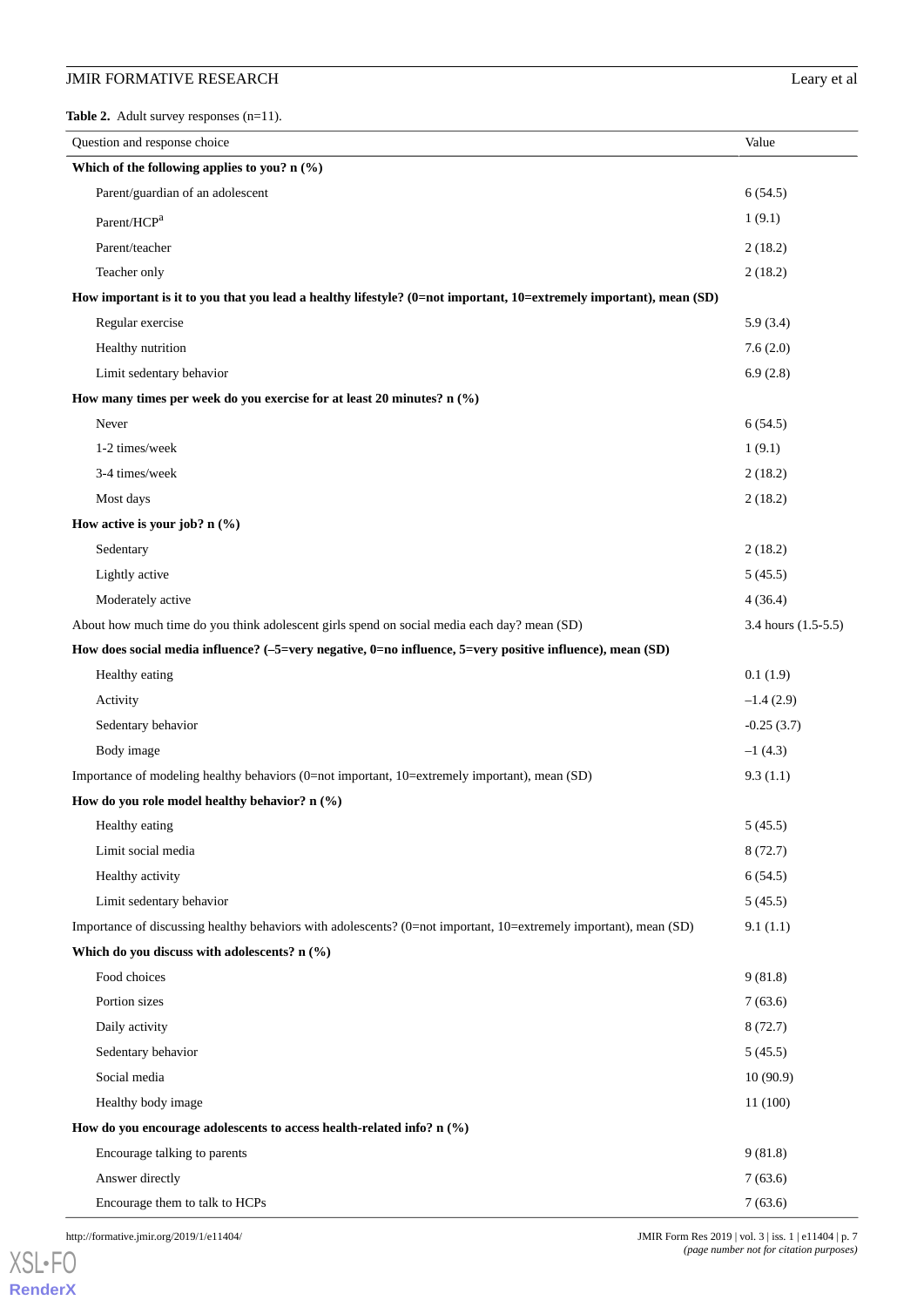| Question and response choice                                                                       |                                   | Value    |  |  |
|----------------------------------------------------------------------------------------------------|-----------------------------------|----------|--|--|
|                                                                                                    | Direct to reliable online sources | 4(36.4)  |  |  |
| How much health-related info do you think adolescents see on social? (0=none, 10=a lot), mean (SD) |                                   |          |  |  |
|                                                                                                    | Nutrition                         | 3.0(2.5) |  |  |
|                                                                                                    | General activity                  | 4.8(2.4) |  |  |
|                                                                                                    | Fitness                           | 6.1(2.2) |  |  |
|                                                                                                    | Sedentary behavior                | 2.9(2.1) |  |  |

<sup>a</sup>HCP: health care provider.

# *Discussion*

Adolescent girls reported using social media, specifically Snapchat and Instagram, to communicate and connect with friends. These forms of social media are mostly utilized to interact with their peers instead of traditional communication methods such as texting and to share posts that are comical or sports-related or display an aspect of their daily life. Although adolescents may see health-related content, most are not following health-related pages or sharing it themselves, and fewer are actively searching for it; they tend to trust information from familiar sources and do not follow official news accounts. Overall, among both middle and high school girls, social media is used for communicating and connecting with friends, rather than as a source of health information.

Adults influence adolescents' adoption of healthy habits [[25\]](#page-9-9); therefore, it is critical that adults are aware of the nature of adolescent social media use and encourage healthy use by limiting the time spent on social media. Adequate physical activity, limited sedentary behavior, and proper nutrition are critical health behaviors that, if adopted during adolescence, can contribute to lifelong health [\[4](#page-8-3)]. As role models and rule enforcers, parents are critical for promoting adolescents'healthy habits. Adults in this study indicated that limiting their own sedentary behaviors, getting regular exercise, and attaining healthy nutrition were at least moderately important. However, they felt it was extremely important to model healthy practices and have conversations about health behaviors with adolescent girls. These practices could lay the foundation for establishing habits necessary for a lifetime of healthy behaviors.

Research shows that exposure to social media and "fitspiration" posts lead to more body comparisons and lower self-esteem, specifically in women [[11](#page-9-2)[,13](#page-9-10),[20\]](#page-9-4). With the increase in the number of social media outlets and time spent on them, the reach of social media is expanding to include younger adolescent girls [[10\]](#page-9-1). In the present study, all adults reported having conversations with adolescent girls about a healthy body image, and in focus groups, the adolescent girls were aware that many advertisements and posts are photoshopped or manipulated and that attaining the same physique is often unrealistic. Paired with the girls' insistence that adolescents should hear about body empowerment suggests that the conversations adults have with adolescents are effective in promoting a healthy body image.

Adults in this study ranked physical activity as moderately important, and most discuss its importance with adolescent girls. Although only one-third of adults met the physical activity

recommendations, almost all adolescents engaged in regular physical activity outside of PE classes. Adults' efforts to emphasize activity to adolescents appears to be effective in promoting healthy behaviors. However, despite rating the importance of limiting their sedentary behavior higher than that of obtaining regular exercise, more adults discussed the importance of daily activity (73%) than those who discussed limiting sedentary behavior (45%) with adolescent girls.

Although adults considered limiting sedentary behavior important for their own health, less than half of the adults reported having these conversations with adolescent girls. In adolescent surveys and focus groups, the phrase "sedentary behavior" needed to be explained, confirming that this audience is missing out on important health information. Although this population understands the importance of physical activity, interventions and public health messages to limit sedentary behavior are warranted. Obesity is a well-documented outcome of screen media exposure, and in this study, social media use accounted for approximately half of the time adolescent girls spent being sedentary outside school. Importantly, adults' estimates of adolescent social media use (~3.4 hours of use daily) are in line with adolescents' self-reported social media use; however, adults do not think social media significantly influences health behaviors. Adolescents may benefit from interventions that replace social media with less sedentary activities, while adults may benefit from information connecting social media use and sedentary behavior with adverse health outcomes, including obesity.

Use of social media gives adolescents access to content about health information of varying degrees of trustworthiness. Girls reported seeing health-, nutrition-, and fitness-related content on social media, often in paid advertisements, and recognized the potential to encounter false information. Although verification (eg, fact-checking) was recommended, adolescent girls relied on less-stringent methods for determining what to trust (eg, posts from people they knew personally). These findings indicate that adolescents are consuming and sharing related information uncritically on social media, which could misinform them about health habits. In addition, they underscore the importance of developing and disseminating materials aimed to increase safe consumer practices of social media use in this audience.

Further, few adults (36%) in this study directed adolescents to reliable online sources of health information. Viewing unverified health-related information on social media, without adult recommendations for accessing reliable online sources, could

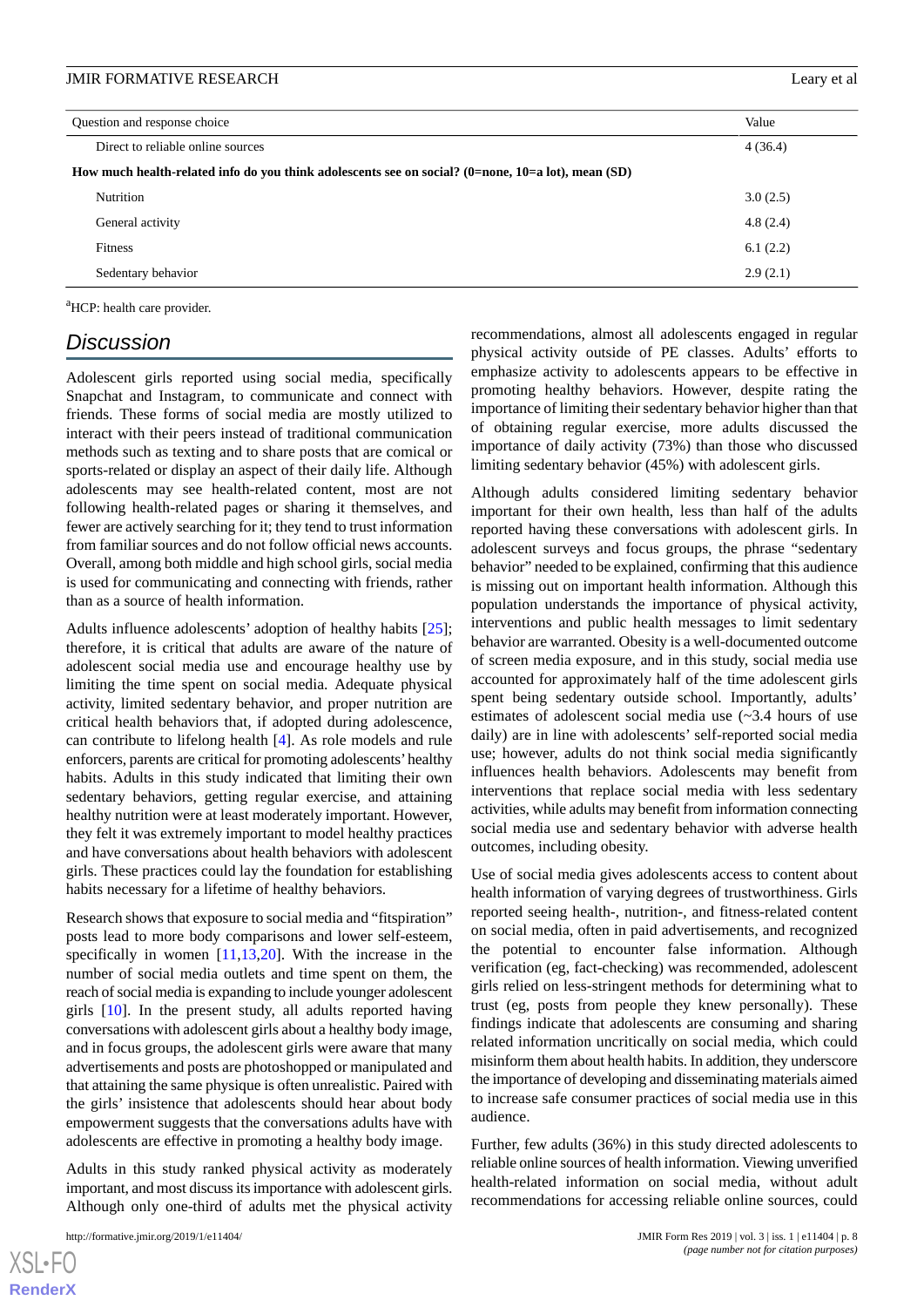put adolescent girls at risk for unsafe health practices. Future interventions should aim at providing adults educational materials for reliable, online health information to share with adolescent girls.

One limitation to this pilot study was that the survey used for adolescents and adults was not validated. As described previously, this mixed-methods pilot research study aimed to examine the use of and exposure to social media among adolescent girls with regard to health-related content, with the goal of informing the creation of materials, specifically validated surveys, for increasing safe consumer practices of social media use among this population. We intend to expand this pilot study by developing validated surveys to move this area of research forward. Additional limitations include the use of convenience sampling and failure to acquire ethnic and socioeconomic status data. Further, the present study includes a small sample of adolescents and adults; although the sample was informative for this pilot study and the development of a targeted research study, the generalizability of these findings are limited.

Using a mixed-methods (qualitative and quantitative) approach, this pilot study assessed health behavior attitudes and practices as well as social media use in adolescent girls. Additionally, these practices and behaviors among adults regularly interacting with this population were examined. Although the sample size

was small, the data generated are rich and informative, and the focus group data reached the saturation point prior to termination of data collection. Results from the present study offer several potential avenues for targeting the use of social media and its effects on health behavior among adolescent girls, including education interventions for both adolescents and adults with whom these girls regularly interact, in the areas of sedentary behavior to access reliable online health-related information and be judicious consumers of online health information.

The state and use of social media are ever changing, but the potential to use social media as a form of promotion for healthy behaviors, especially among adolescents, will continue to offer promise. Social media campaigns that target this population could provide evidence-based, peer-reviewed information in a culturally relevant and age-appropriate format that could favorably impact adolescents at a transformative time. However, the success of any social media-based intervention will depend on a thorough, comprehensive understanding of the current state of social media use and behavior. Otherwise, any potential benefits of direct social media campaigns are likely to be missed. Therefore, the findings of this pilot study set a broad, informed, and meaningful foundation for any future research aimed at changing or influencing social media and its effects on health behavior.

# **Acknowledgments**

The authors would like to thank the undergraduate volunteers of the Olfert Research Laboratory for their efforts in participant recruitment and data collection. This work was supported by West Virginia University Experimental Station Hatch (WVA00627 and WVA00641). The funding sponsors had no role in the design of the study; the collection, analyses, or interpretation of the data; the writing of the manuscript; or the decision to publish the results.

### **Conflicts of Interest**

None declared.

### **Authors' Contributions**

<span id="page-8-0"></span>Research design was developed by JSD, PJM, MDO, and MPL. Data collection was conducted by MPL, ENC, MES, and MDO. Thematic analyses were performed by MPL and MES and reviewed by MDO. Writing of the manuscript was done by MPL. All authors have read and approved the final manuscript.

### <span id="page-8-2"></span><span id="page-8-1"></span>**References**

- <span id="page-8-3"></span>1. Ogden CL, Carroll MD, Fakhouri TH, Hales CM, Fryar CD, Li X, et al. Prevalence of Obesity Among Youths by Household Income and Education Level of Head of Household - United States 2011-2014. MMWR Morb Mortal Wkly Rep 2018 Feb 16;67(6):186-189 [[FREE Full text](https://dx.doi.org/10.15585/mmwr.mm6706a3)] [doi: [10.15585/mmwr.mm6706a3\]](http://dx.doi.org/10.15585/mmwr.mm6706a3) [Medline: [29447142\]](http://www.ncbi.nlm.nih.gov/entrez/query.fcgi?cmd=Retrieve&db=PubMed&list_uids=29447142&dopt=Abstract)
- <span id="page-8-4"></span>2. Centers for Disease Control and Prevention. High School YRBS URL:<https://tinyurl.com/y2lzqyk9> [accessed 2019-02-05]
- <span id="page-8-5"></span>3. Milosavljević D, Mandić ML, Banjari I. Nutritional knowledge and dietary habits survey in high school population. Coll Antropol 2015 Mar;39(1):101-107. [Medline: [26040077\]](http://www.ncbi.nlm.nih.gov/entrez/query.fcgi?cmd=Retrieve&db=PubMed&list_uids=26040077&dopt=Abstract)
- <span id="page-8-6"></span>4. Gracey D, Stanley N, Burke V, Corti B, Beilin L. Nutritional knowledge, beliefs and behaviours in teenage school students. Health Educ Res 1996;11(2):187-204. [doi: [10.1093/her/11.2.187](http://dx.doi.org/10.1093/her/11.2.187)]
- <span id="page-8-7"></span>5. Pew Research Center - Internet & Technology. 2010. Generations 2010 URL: [http://www.pewinternet.org/2010/12/16/](http://www.pewinternet.org/2010/12/16/generations-2010/) [generations-2010/](http://www.pewinternet.org/2010/12/16/generations-2010/) [accessed 2019-01-24] [[WebCite Cache ID 75fXcg2r8\]](http://www.webcitation.org/

                                75fXcg2r8)
- 6. Wartella E, Rideout V, Montague H, Beaudoin-Ryan L, Lauricella A. Teens, Health and Technology: A National Survey. Media and Communication 2016 Jun 16;4(3):13-23. [doi: [10.17645/mac.v4i3.515](http://dx.doi.org/10.17645/mac.v4i3.515)]
- 7. Skinner H, Biscope S, Poland B, Goldberg E. How adolescents use technology for health information: implications for health professionals from focus group studies. J Med Internet Res 2003 Dec 18;5(4):e32 [\[FREE Full text\]](http://www.jmir.org/2003/4/e32/) [doi: [10.2196/jmir.5.4.e32\]](http://dx.doi.org/10.2196/jmir.5.4.e32) [Medline: [14713660\]](http://www.ncbi.nlm.nih.gov/entrez/query.fcgi?cmd=Retrieve&db=PubMed&list_uids=14713660&dopt=Abstract)
- 8. Lenhart A. Social Media and Mobile Internet Use among Teens and Young Adults. 2010. URL: [https://files.eric.ed.gov/](https://files.eric.ed.gov/fulltext/ED525056.pdf) [fulltext/ED525056.pdf](https://files.eric.ed.gov/fulltext/ED525056.pdf) [accessed 2019-02-05] [\[WebCite Cache ID 75xoOjBV7](http://www.webcitation.org/

                                75xoOjBV7)]

[XSL](http://www.w3.org/Style/XSL)•FO **[RenderX](http://www.renderx.com/)**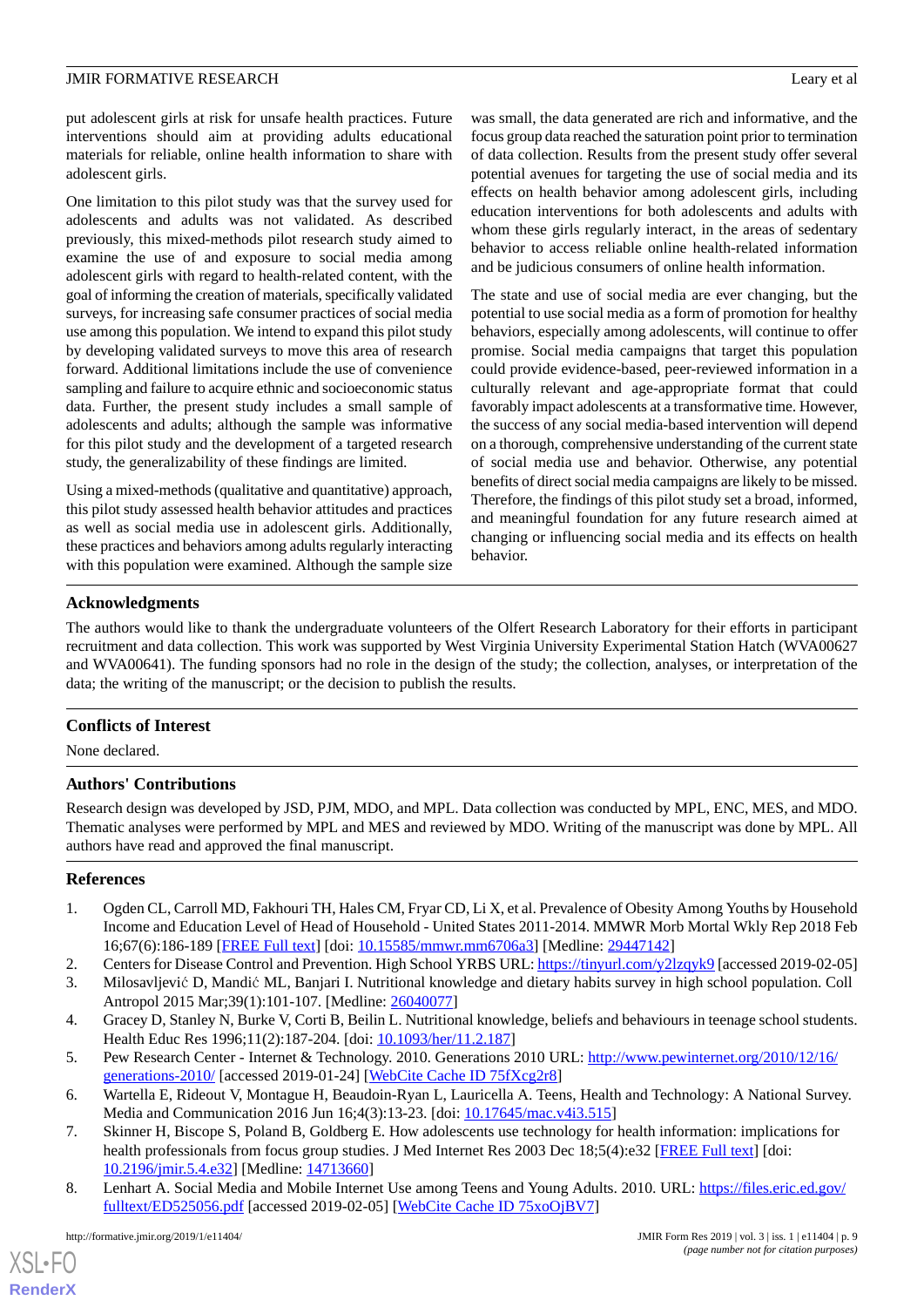- <span id="page-9-0"></span>9. Common Sense Media. 2018. The Common Sense Media: media use by tweens and adolescents URL: [https://www.](https://www.commonsensemedia.org/research/the-common-sense-census-media-use-by-tweens-and-teens) [commonsensemedia.org/research/the-common-sense-census-media-use-by-tweens-and-teens](https://www.commonsensemedia.org/research/the-common-sense-census-media-use-by-tweens-and-teens) [accessed 2019-02-05] [[WebCite Cache ID 75xoZjdzO](http://www.webcitation.org/

                                75xoZjdzO)]
- <span id="page-9-1"></span>10. Carrotte E, Vella AM, Lim MSC. Predictors of "Liking" Three Types of Health and Fitness-Related Content on Social Media: A Cross-Sectional Study. J Med Internet Res 2015 Aug 21;17(8):e205 [[FREE Full text](http://www.jmir.org/2015/8/e205/)] [doi: [10.2196/jmir.4803](http://dx.doi.org/10.2196/jmir.4803)] [Medline: [26297689](http://www.ncbi.nlm.nih.gov/entrez/query.fcgi?cmd=Retrieve&db=PubMed&list_uids=26297689&dopt=Abstract)]
- <span id="page-9-2"></span>11. Brown Z, Tiggemann M. Attractive celebrity and peer images on Instagram: Effect on women's mood and body image. Body Image 2016 Dec;19:37-43. [doi: [10.1016/j.bodyim.2016.08.007\]](http://dx.doi.org/10.1016/j.bodyim.2016.08.007) [Medline: [27598763\]](http://www.ncbi.nlm.nih.gov/entrez/query.fcgi?cmd=Retrieve&db=PubMed&list_uids=27598763&dopt=Abstract)
- <span id="page-9-10"></span>12. Tiggemann M, Slater A. NetGirls: the Internet, Facebook, and body image concern in adolescent girls. Int J Eat Disord 2013 Sep;46(6):630-633. [doi: [10.1002/eat.22141](http://dx.doi.org/10.1002/eat.22141)] [Medline: [23712456](http://www.ncbi.nlm.nih.gov/entrez/query.fcgi?cmd=Retrieve&db=PubMed&list_uids=23712456&dopt=Abstract)]
- 13. Tiggemann M, Zaccardo M. "Exercise to be fit, not skinny": The effect of fitspiration imagery on women's body image. Body Image 2015 Sep;15:61-67. [doi: [10.1016/j.bodyim.2015.06.003\]](http://dx.doi.org/10.1016/j.bodyim.2015.06.003) [Medline: [26176993](http://www.ncbi.nlm.nih.gov/entrez/query.fcgi?cmd=Retrieve&db=PubMed&list_uids=26176993&dopt=Abstract)]
- 14. Tiggemann M, Slater A. Facebook and body image concern in adolescent girls: A prospective study. Int J Eat Disord 2017 Dec;50(1):80-83. [doi: [10.1002/eat.22640](http://dx.doi.org/10.1002/eat.22640)] [Medline: [27753130\]](http://www.ncbi.nlm.nih.gov/entrez/query.fcgi?cmd=Retrieve&db=PubMed&list_uids=27753130&dopt=Abstract)
- 15. Eckler P, Kalyango Y, Paasch E. Facebook use and negative body image among U.S. college women. Women Health 2017 Dec;57(2):249-267. [doi: [10.1080/03630242.2016.1159268\]](http://dx.doi.org/10.1080/03630242.2016.1159268) [Medline: [26933906\]](http://www.ncbi.nlm.nih.gov/entrez/query.fcgi?cmd=Retrieve&db=PubMed&list_uids=26933906&dopt=Abstract)
- 16. Hanna E, Ward LM, Seabrook RC, Jerald M, Reed L, Giaccardi S, et al. Contributions of Social Comparison and Self-Objectification in Mediating Associations Between Facebook Use and Emergent Adults' Psychological Well-Being. Cyberpsychol Behav Soc Netw 2017 Mar;20(3):172-179. [doi: [10.1089/cyber.2016.0247\]](http://dx.doi.org/10.1089/cyber.2016.0247) [Medline: [28263683\]](http://www.ncbi.nlm.nih.gov/entrez/query.fcgi?cmd=Retrieve&db=PubMed&list_uids=28263683&dopt=Abstract)
- 17. Fardouly J, Vartanian LR. Negative comparisons about one's appearance mediate the relationship between Facebook usage and body image concerns. Body Image 2015 Jan;12:82-88. [doi: [10.1016/j.bodyim.2014.10.004\]](http://dx.doi.org/10.1016/j.bodyim.2014.10.004) [Medline: [25462886\]](http://www.ncbi.nlm.nih.gov/entrez/query.fcgi?cmd=Retrieve&db=PubMed&list_uids=25462886&dopt=Abstract)
- <span id="page-9-3"></span>18. Fardouly J, Diedrichs PC, Vartanian LR, Halliwell E. Social comparisons on social media: the impact of Facebook on young women's body image concerns and mood. Body Image 2015 Mar;13:38-45. [doi: [10.1016/j.bodyim.2014.12.002\]](http://dx.doi.org/10.1016/j.bodyim.2014.12.002) [Medline: [25615425](http://www.ncbi.nlm.nih.gov/entrez/query.fcgi?cmd=Retrieve&db=PubMed&list_uids=25615425&dopt=Abstract)]
- <span id="page-9-4"></span>19. McLean S, Paxton SJ, Wertheim EH, Masters J. Photoshopping the selfie: Self photo editing and photo investment are associated with body dissatisfaction in adolescent girls. Int J Eat Disord 2015 Dec;48(8):1132-1140. [doi: [10.1002/eat.22449\]](http://dx.doi.org/10.1002/eat.22449) [Medline: [26311205](http://www.ncbi.nlm.nih.gov/entrez/query.fcgi?cmd=Retrieve&db=PubMed&list_uids=26311205&dopt=Abstract)]
- <span id="page-9-5"></span>20. Boepple L, Ata RN, Rum R, Thompson JK. Strong is the new skinny: A content analysis of fitspiration websites. Body Image 2016 Jun;17:132-135. [doi: [10.1016/j.bodyim.2016.03.001](http://dx.doi.org/10.1016/j.bodyim.2016.03.001)] [Medline: [27045871](http://www.ncbi.nlm.nih.gov/entrez/query.fcgi?cmd=Retrieve&db=PubMed&list_uids=27045871&dopt=Abstract)]
- <span id="page-9-7"></span><span id="page-9-6"></span>21. Divecha Z, Divney A, Ickovics J, Kershaw T. Tweeting about testing: do low-income, parenting adolescents and young adults use new media technologies to communicate about sexual health? Perspect Sex Reprod Health 2012 Sep;44(3):176-183 [[FREE Full text](http://europepmc.org/abstract/MED/22958662)] [doi: [10.1363/4417612\]](http://dx.doi.org/10.1363/4417612) [Medline: [22958662\]](http://www.ncbi.nlm.nih.gov/entrez/query.fcgi?cmd=Retrieve&db=PubMed&list_uids=22958662&dopt=Abstract)
- <span id="page-9-9"></span><span id="page-9-8"></span>22. McLafferty I. Focus group interviews as a data collecting strategy. J Adv Nurs 2004 Oct;48(2):187-194. [doi: [10.1111/j.1365-2648.2004.03186.x\]](http://dx.doi.org/10.1111/j.1365-2648.2004.03186.x) [Medline: [15369499\]](http://www.ncbi.nlm.nih.gov/entrez/query.fcgi?cmd=Retrieve&db=PubMed&list_uids=15369499&dopt=Abstract)
- 23. Mason P, Butler C, Rollnick S. Health behavior change: a guide for practitioners. London, UK: Churchill Livingstone; 2010.
- 24. Miles M, Huberman MA. Qualitative data analysis: an expanded sourcebook. Thousand Oaks: SAGE Publications; 1994.
- 25. Simons-Morton B, Haynie DL, Crump AD, Eitel SP, Saylor KE. Peer and parent influences on smoking and drinking among early adolescents. Health Educ Behav 2001 Feb;28(1):95-107. [doi: [10.1177/109019810102800109](http://dx.doi.org/10.1177/109019810102800109)] [Medline: [11213145](http://www.ncbi.nlm.nih.gov/entrez/query.fcgi?cmd=Retrieve&db=PubMed&list_uids=11213145&dopt=Abstract)]

### **Abbreviations**

**HCP:** health care provider **PE:** physical education

*Edited by G Eysenbach; submitted 26.06.18; peer-reviewed by S Partridge, AM Auvinen, A Benetoli, R Chandrasekaran; comments to author 07.10.18; revised version received 22.10.18; accepted 09.12.18; published 01.03.19*

*Please cite as:*

*Leary MP, Clegg EN, Santella ME, Murray PJ, Downs JS, Olfert MD Consumption of Health-Related Content on Social Media Among Adolescent Girls: Mixed-Methods Pilot Study JMIR Form Res 2019;3(1):e11404 URL: <http://formative.jmir.org/2019/1/e11404/> doi: [10.2196/11404](http://dx.doi.org/10.2196/11404) PMID: [30821696](http://www.ncbi.nlm.nih.gov/entrez/query.fcgi?cmd=Retrieve&db=PubMed&list_uids=30821696&dopt=Abstract)*



[XSL](http://www.w3.org/Style/XSL)•FO **[RenderX](http://www.renderx.com/)**